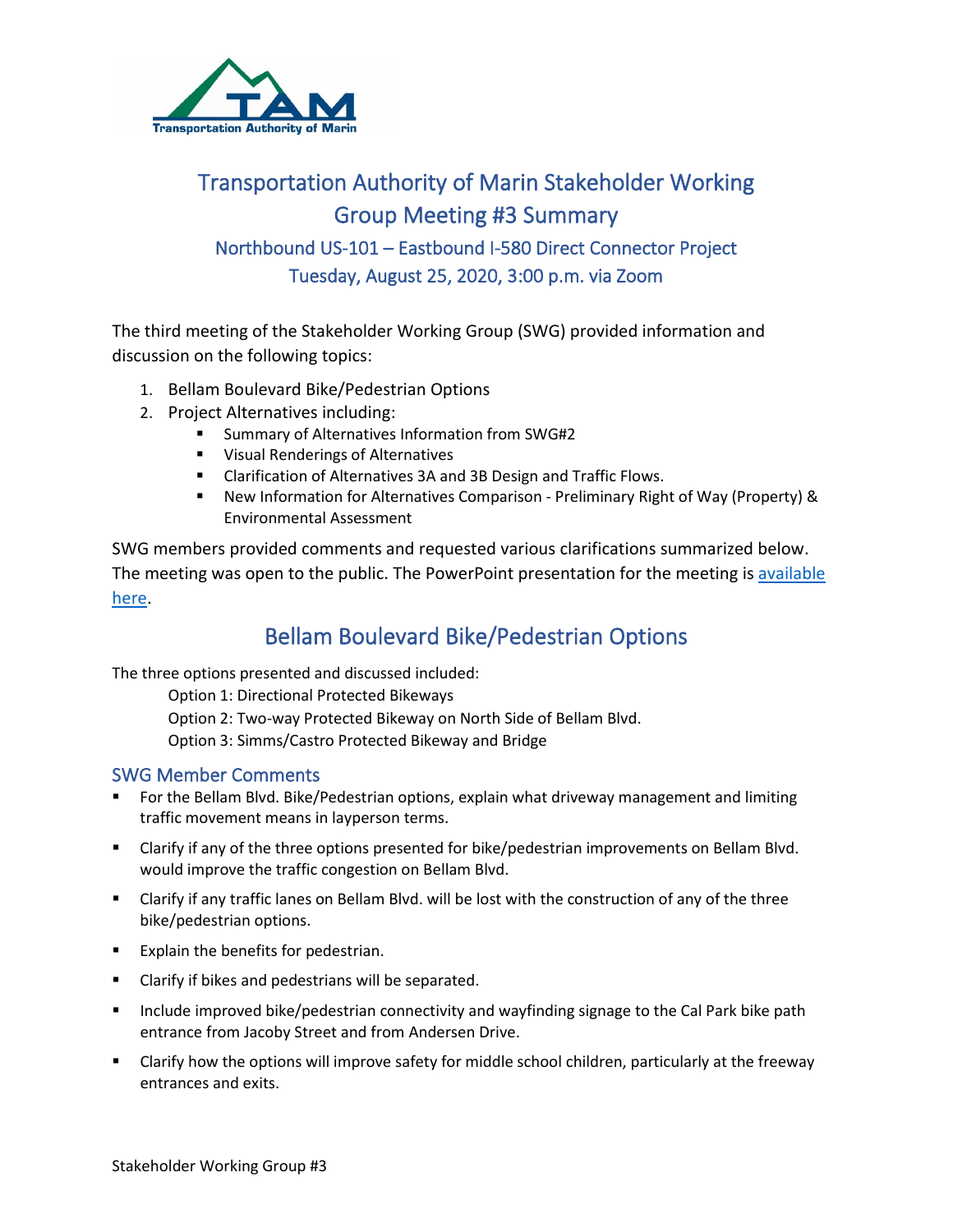#### *NB US101 to EB I-580 Direct Connector Project*

- **Provide quantification of the current bicycle and pedestrian use on Bellam Blvd. including origin and** destinations and crossing locations.
- **Include future projections of bicycle and pedestrian movements and potential increased use of the** Bellam Blvd. corridor with the improvements.
- **E** Landscaping would be a good addition along Bellam Blvd.
- **EXECONSTANCE CONSIDER FIGURE 1** Consider reuse of storm drain runoff for landscaping.
- Traffic movements are challenging at the I-580 and Bellam Blvd. intersection for those trying to get to East Francisco Blvd. Consider improvements to this intersection for traffic, bikes, and pedestrians.
- Clarify if the Bellam Blvd. bike/pedestrian improvements are a part of the direct connector project or a separate project.
- Several SWG members indicated a preference for Option 1, directional protected bikeways, as it provides the most direct connectivity and access to businesses and services.

#### Comments Specific to Option 3

- Several SWG members expressed that further developing Option 3, Simms/Castro protected bikeway and bridge is not worth the effort as it is out of the way of destinations and improvements to Bellam Blvd. would still be needed.
- Clarify what the height would be of Simms/Castro bikeway and bridge in Option 3.
- Evaluate the impacts of removing 55 parking spaces; parking in that area is already very difficult.
- Consider that Option 3 does not negate the need for the continued bike and pedestrian access along Bellam Blvd.
- Option 3 is out of the way, as most bike/pedestrian travel is from the Canal area towards downtown San Rafael. Bikes and pedestrians would continue to use Bellam Blvd. because it is quicker.
- Clarify the time delay for bikes to cross Bellam Blvd. for Option 3.
- Consider that a better pedestrian crossing location would be at near Medway Road.

#### Public Comments

- Show the delay time for bicycles having to cross 6-7 lanes of Bellam Blvd. twice to reach destinations if using Option 2 or 3.
- **Provide the origins and destinations of bicycles and pedestrians moving through the Bellam Blvd.** corridor.
- Clarify if the project can improve the bicycle/pedestrian access to Kerner Blvd. for the Marin County Health Center and the grocery store.

## Additional Project Alternative Information

### SWG Comments

#### *Comment about Community Benefits and Equity*

- Several SWG members asked that the project consider the alternatives through an equity lens. The team should evaluate the impacts on the community and people, including access, cultural, water, and air quality impacts, particularly for the Canal area.
- Provide the pros and cons of the potential community impacts for each alternative.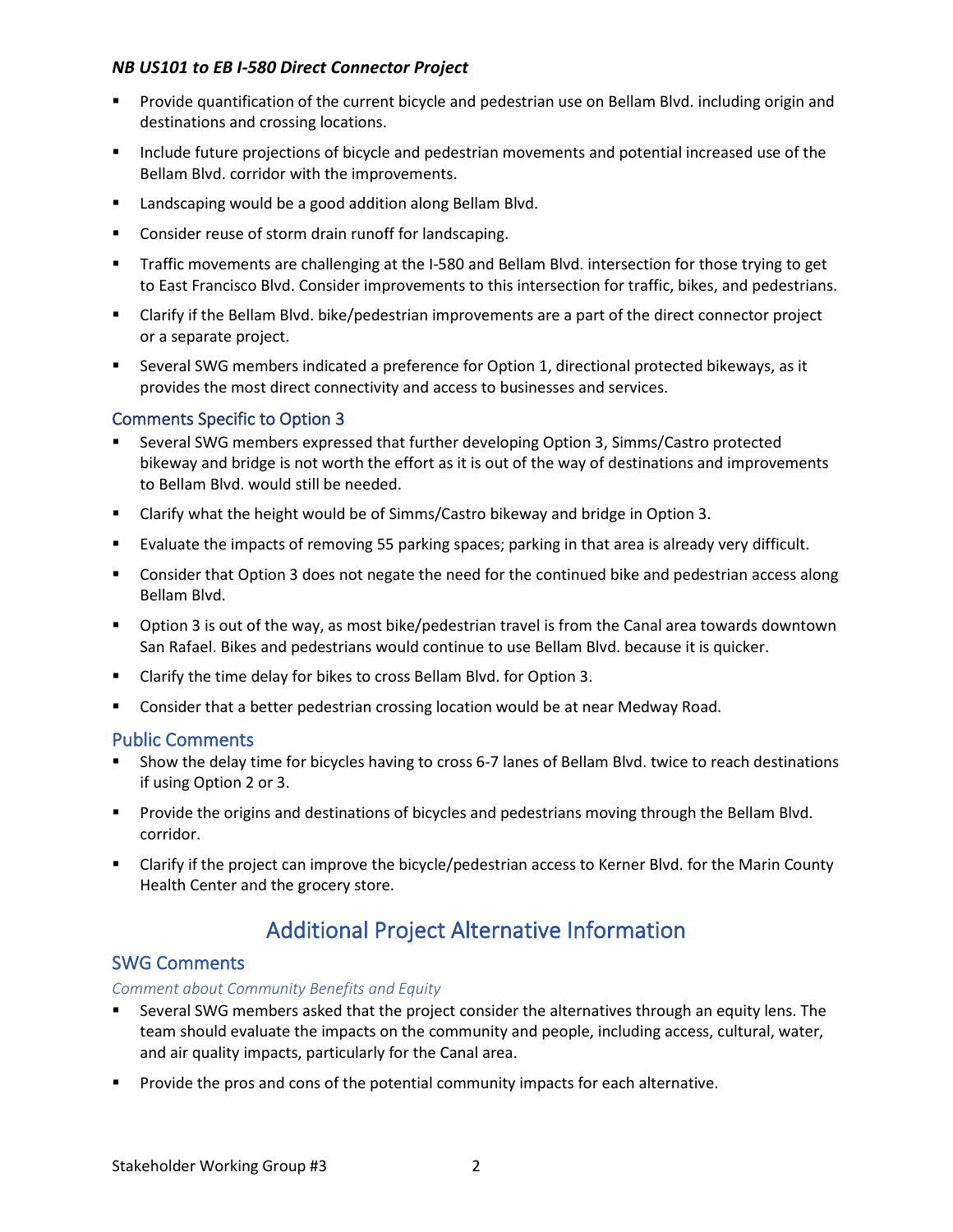#### *NB US101 to EB I-580 Direct Connector Project*

- Evaluate if the Canal area would be more segregated under any of the alternatives. The Canal area needs more access points, not fewer, sufficient for emergency response.
- Define who the improvements (with the alternatives) will help.
- Clarify the benefits of moving traffic further away from the Canal and how closing the Bellam Blvd. ramp impacts the Canal.
- Evaluate the connections and impacts from the user perspective.
- **Need better access for the community that does not have another freeway slicing through the** neighborhood.
- Reduce pollution near communities.
- Evaluate the air quality (particulate matter) differences between the alternatives for nearby residences and businesses. Consider air quality impacts as an equity issue.

#### *Comments on Traffic and Travel Times*

- For each alternative, provide origin and destination data for the traffic.
- Provide traffic impacts to the Canal for each of the alternatives.
- Clarify travel times for better comparison of the alternatives.

#### *Comments about Alternatives to Consider Eliminating from Further Study*

- Several SWG members expressed concern about Alternatives 3A and 3B because of the potential increase in vehicle volume through the area and the associated increase in air quality, visual and community impacts.
- **Several SWG members suggested dropping Alternatives 2, 4, 5 from further consideration.**
- Alternatives 3B and 4 were considered problematic because they close the offramp from I-580 to Bellam Blvd. reducing direct access to the Canal area, which needs more access for emergency response, not less.

#### *Comments about Hillside Alternatives 1A and 1B*

- Several SWG members suggested continuing to include Hillside Alternatives 1A and 1B.
- Clarify if Hillside Alternatives 1A and 1B impact the fewest number of community members and maintain Caltrans desired high-speed interchange.
- Clarify air quality and travel time impacts for Hillside Alternatives 1A and 1B compared to the other alternatives.
- The Hillside Alternatives 1A and 1B work better than the low speed Alternatives 3A, 3B, 4.

*Comments about Alternatives 3A, 3B, 4*

- The low speed Alternatives 3A, 3B, 4 do not work as well as the Hillside Alternatives 1A and 1B.
- 3B (which eliminates the Bellam Blvd. offramp) does not meet the basic need to facilitate convenient local access to/from the freeway.
- Several SWG members asked that the air quality, visual and community impacts for 3A and 3B be evaluated.
- Clarify if low-speed alternatives 3A and 3B could be approved by Caltrans.
- There is a marsh on Woodland Ave on private property in the vicinity of Alternative 4. The Audubon Society maybe looking at purchasing the property.